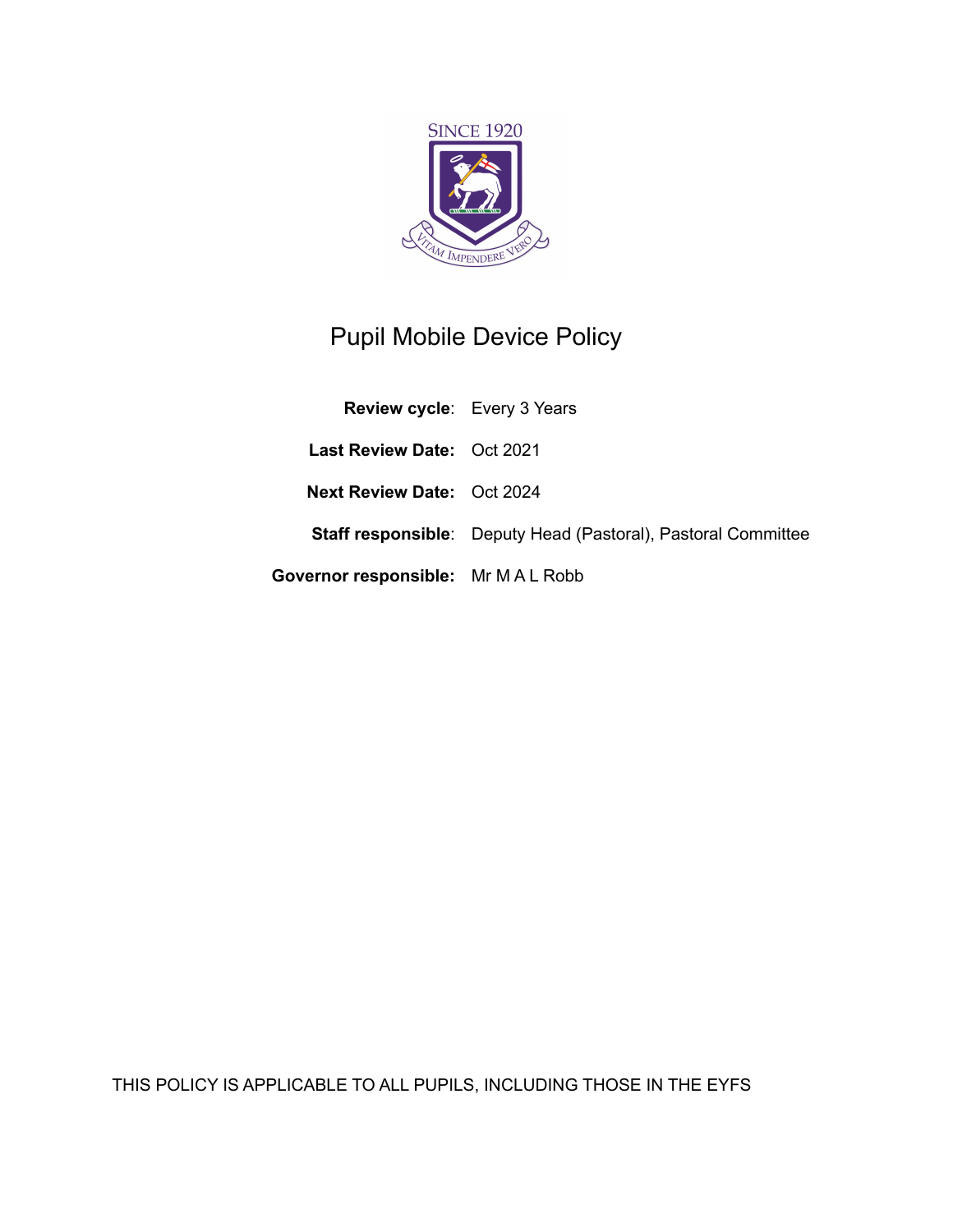## **St John's School**

### **Pupil Mobile Device Policy**

In today's digital world, communications and content are available almost anywhere at any time. Gone are the days when mobile phones could only be used for making phone calls. They are now multi-functional, smart devices which can be used for browsing the internet, email, texting, mobile applications, social networking, photography and video.

From an end-user perspective, mobile phone usage by staff and pupils for out-of-school social purposes has been established for many years. As mobile phones have increased in sophistication, more care has to be taken with the usage of mobile smart type devices within school. In particular, the ability for most mobile phones to connect to the internet, via the mobile phone provider, means that pupils are now able to access, download and upload content on school premises without using the school ICT network and the associated safeguards it has in place.

In addition, it is increasingly common for mobile phones and other handheld devices (such as portable music players, Smart Watches and portable gaming devices) to be able to connect to any open wireless access points from neighbouring buildings. These types of devices, if usage is not managed appropriately, pose serious challenges for schools who are trying to safeguard pupil use of the internet within school. However, as with most new technologies, used in a positive way they can provide new and exciting ways to promote learning and teaching within lessons.

Some of the issues related to the use of personally owned mobile devices within school are:

- They are valuable items which can be lost, stolen or damaged.
- When used inappropriately cyberbullying incidents can take place.
- Internet access on phones and personal devices can allow pupils to bypass school internet filtering platforms.
- They can disrupt classroom activities by being used in silent mode.
- Mobile phones with integrated cameras could lead to child protection, bullying and data protection issues with regards to inappropriate capture, use or distribution of images of pupils or staff.
- Making disrespectful comments, misrepresenting events or making defamatory remarks about teachers or other pupils
- Pupils phoning parents immediately following an incident so that the ability of staff to deal with an incident is compromised
- Pupils posting material on social network sites with no thought to the risks to their personal reputation and sometimes with the deliberate intention of causing harm to others
- The deliberate engineering of situations where people's reactions are filmed or photographed in order to humiliate, embarrass and intimidate by publishing to a wider audience such as on social media websites.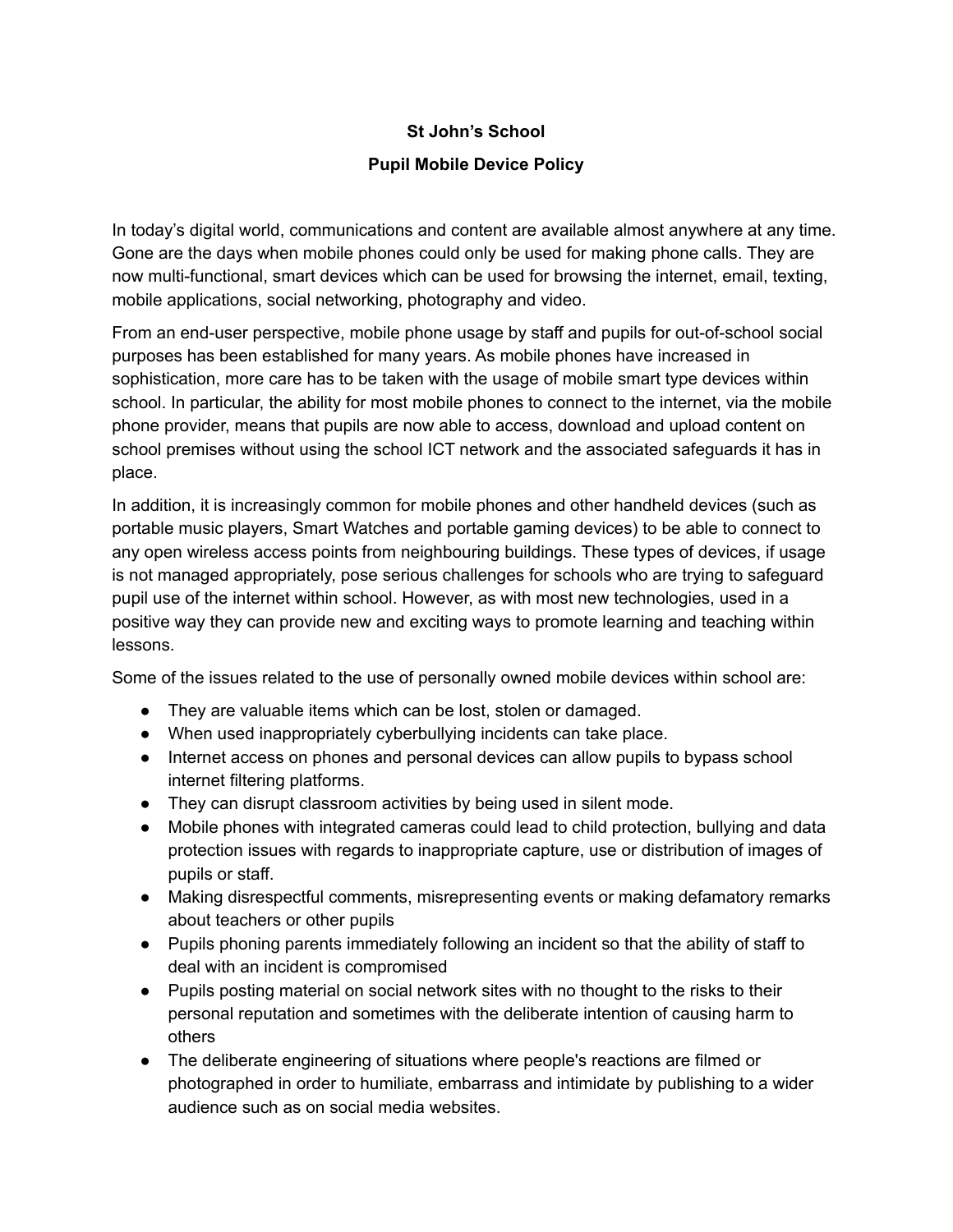# **St John's Pupil Mobile Device Policy**

- Only boys in Years 7-8 are permitted to bring mobile phones to School unless there are extenuating circumstances.
- No pupil is allowed a mobile phone on the school premises without prior consent from the Deputy Head (Pastoral).
- If a parent would like their son to bring a mobile phone into school they must fill in a request form (appendix A) and return it to the Deputy Head (Pastoral).
- Mobile phones should be handed in to the Deputy Head (Pastoral) office immediately when a pupil arrives on site in the morning and personally-owned devices will not be used in any way during lessons or formal school time.
- **● Portable music players, portable gaming devices and Smart Watches including Fitbits are not permitted in school.**
- Mobile phones brought into school are the responsibility of the device owner. The school accepts no responsibility for the loss, theft or damage of personally-owned mobile phones.
- Mobile phones will not be used during lessons or formal school time unless as part of an approved and directed curriculum-based activity with consent from a member of staff.
- At the end of their school day, when the child is ready to be picked up by their parents, the phone should be collected by the pupil from the office.
- If a parent or guardian is late then the pupil may ask the duty teacher for permission to use their phone in the playground to make contact with them. It is not to be used for any other reason whatsoever.
- If a pupil breaches the School policy then the phone will be confiscated and will be held in the Deputy Head (Pastoral) office. Mobile phones will only be released to parents or carers thereafter.
- Any pupil caught in possession of a mobile phone will be placed in the next available Friday after school detention with the Deputy Head (Pastoral).
- If a pupil needs to contact their parents or carers during the school day, they will be allowed to use a school phone in the office. Parents must not attempt to contact their child via their mobile phone during the school day, but should contact the school office.

# **Mobile devices and school trips**

- Mobile phones are allowed to be taken on school trips at the discretion of the teacher in charge of the trip, but can only be used at times specified by the teacher.
- No mobile phones can be used after lights out and all mobile phones must be handed in to the teacher in charge of the trip.
- Mobile phones must not be used inappropriately at any time during the trip and will be confiscated by any member of staff.
- **Smart Watches including Fitbits are not permitted on school trips. Portable gaming devices and portable music players may be allowed at the discretion of the trip leader.**